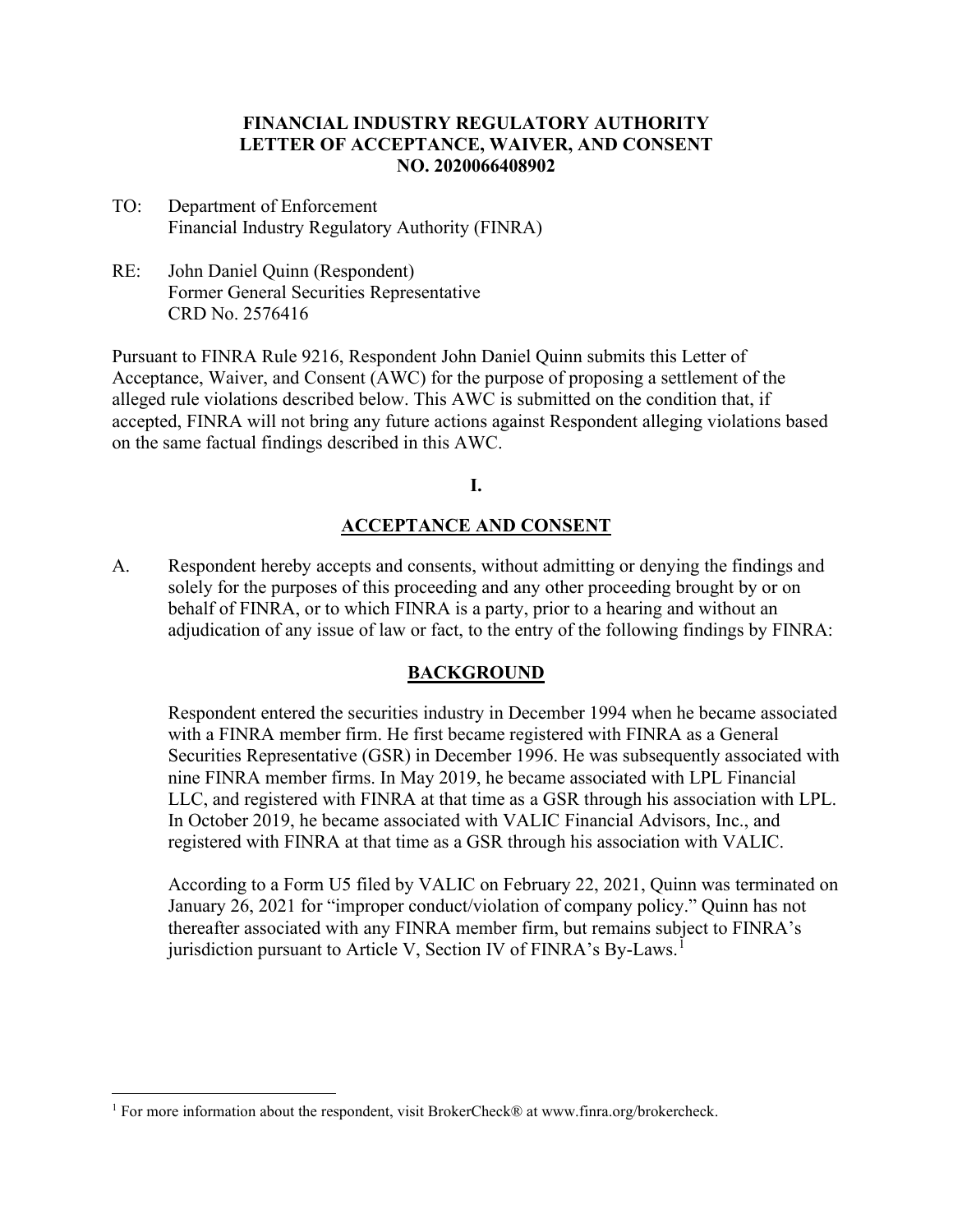### **OVERVIEW**

Between June 2019 and September 2019, while associated with LPL, Quinn participated in six private securities transactions involving approximately \$1.2 million in total sales, without LPL's knowledge or approval, which constitutes a violation of FINRA Rules 3280 and 2010.

In addition, between July 2019 and January 2020, while associated with LPL and later with VALIC, Quinn engaged in an outside business activity without approval from his member firms, which constitutes a violation of FINRA Rules 3270 and 2010.

#### **FACTS AND VIOLATIVE CONDUCT**

This matter originated from a tip to FINRA's Office of the Whistleblower.

### *A. Quinn Participated in Undisclosed Private Securities Transactions*

FINRA Rule 3280 prohibits any person associated with a member from participating in any private securities transaction without first providing written notice to the member firm that describes, in detail, the proposed transaction and the person's proposed role therein and states whether the person has received or may receive selling compensation in connection with the transaction. A violation of FINRA Rule 3280 also constitutes a violation of FINRA Rule 2010, which requires associated persons to observe high standards of commercial honor and just and equitable principles of trade.

Between June 2019 and September 2019, without disclosure to LPL, Quinn solicited six investors to purchase restricted shares of common stock in Company A, an industrial hemp company, through a Company A offering. The six investors, three of whom were LPL customers, purchased a total of \$1,247,500 of Company A restricted shares of common stock. Each investor purchased the shares after participating in a conference call with Company A's CEO that Quinn arranged. Quinn further facilitated certain investors' purchases by completing, or assisting in completing, investors' subscription documents; sending the completed subscription documents directly to Company A or to a Company A representative; identifying potential sources from which the investor could fund the purchase; and assisting two of the investors to liquidate securities to raise funds for their respective investments. Quinn received 2,540,000 restricted Company A shares of common stock in exchange for referring the investors to Company A.

In addition, in September 2019, Quinn falsely certified on LPL's annual compliance questionnaire that he had not participated in any private securities transactions.

Therefore, Respondent violated FINRA Rules 3280 and 2010.

### *B. Quinn's Undisclosed Outside Business Activities*

FINRA Rule 3270 prohibits registered persons from conducting outside business activities without prior written notice to his or her FINRA member firm. In particular, the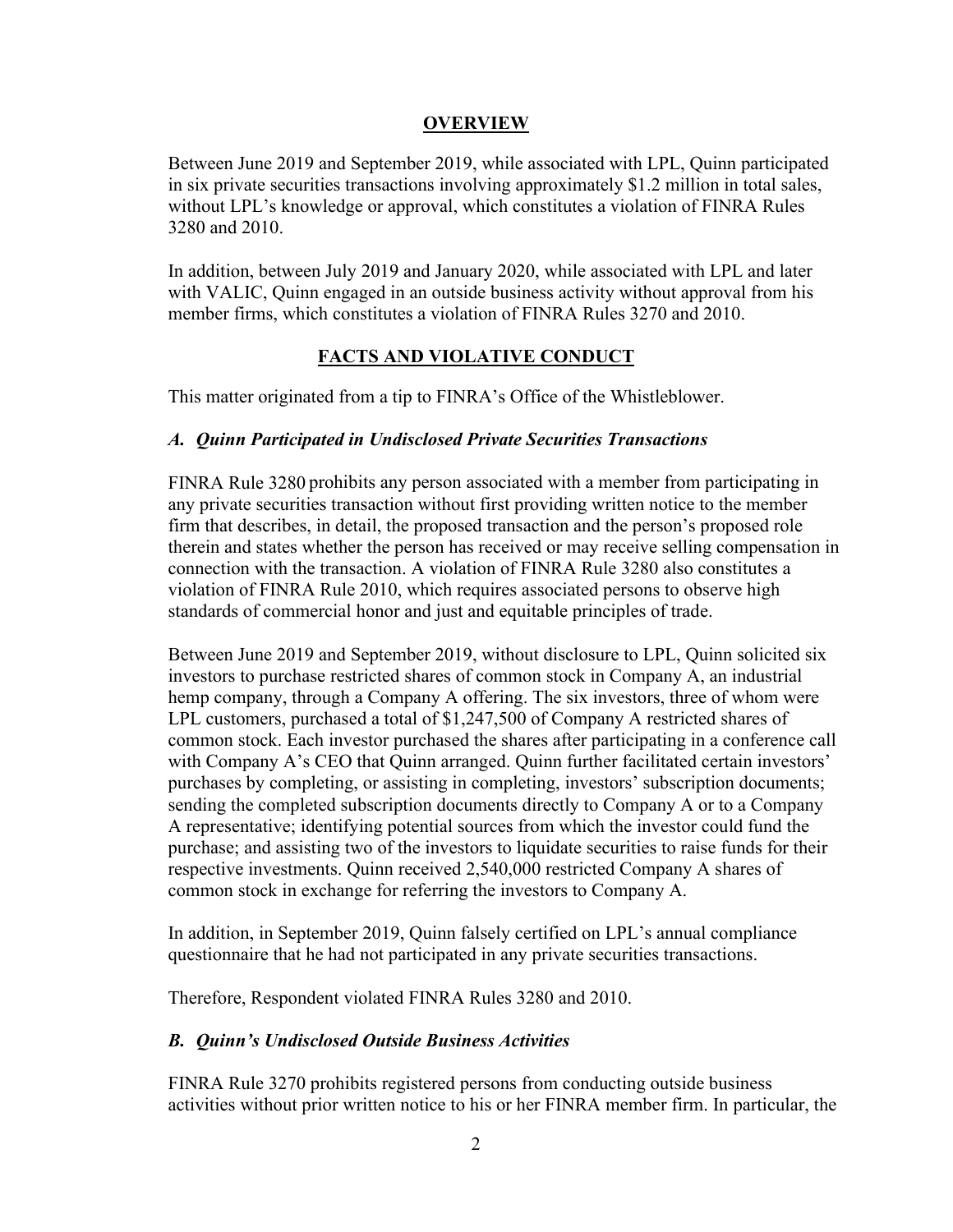rule prohibits registered persons from acting as an employee, independent contractor, sole proprietor, officer, director or partner of another person, or being compensated, or having the reasonable expectation of compensation, from any other person as a result of any business activity outside the scope of the relationship with his or her member firm, absent prior written notice to the member, in such form as specified by the member. A violation of FINRA Rule 3270 is also a violation of FINRA Rule 2010.

In May 2019, Quinn disclosed Quinn Wealth Management ("QWM"), an entity Quinn wholly owned, to LPL as an outside business activity. Quinn represented to LPL that the purpose of QWM was to hold real estate, and that it was not held out to the public or marketed. LPL approved QWM as an outside business activity.

In June 2019, Quinn requested approval from LPL to provide consulting services to Company A, an activity that was beyond the scope of the firm's prior approval of Quinn's outside business activity. LPL denied the request because Company A was in the cannabis business.

Nevertheless, beginning in July 2019, Quinn provided various consulting services to Company A through QWM, including providing pension plan guidance; reviewing audit and financial documents; discussing financing for Company A's capital needs with its CEO; and providing general business advice. Company A paid Quinn, through QWM, \$85,000 for these services while Quinn was associated with LPL. Quinn never informed LPL that he provided these services, notwithstanding LPL's denial of his request to do so. Quinn also failed to amend his outside business disclosure to accurately describe the services he was rendering to Company A through QWM.

When Quinn became associated with VALIC in October 2019, he disclosed QWM as an outside business activity, describing it as a business that bought, renovated, and sold property. Quinn's description of QWM to VALIC was inaccurate because Quinn was providing consulting services to Company A through QWM and was not involved in any real estate business. Quinn continued to provide those services to Company A from October 2019 to January 2020 while he was associated with VALIC, without disclosure to, or approval from, VALIC. Company A paid Quinn \$20,000 for the services Quinn provided while he was associated with VALIC. In total, Quinn received \$105,000 in fees from Company A for his undisclosed and unapproved consulting activities.

In addition, Quinn falsely certified on LPL's and VALIC's 2019 annual compliance questionnaires that he had not engaged in any undisclosed outside business activities.

Therefore, Respondent violated FINRA Rules 3270 and 2010.

- B. Respondent also consents to the imposition of the following sanctions:
	- An 18-month suspension from associating with any FINRA member in all capacities; and
	- $\blacksquare$  a \$10,000 fine.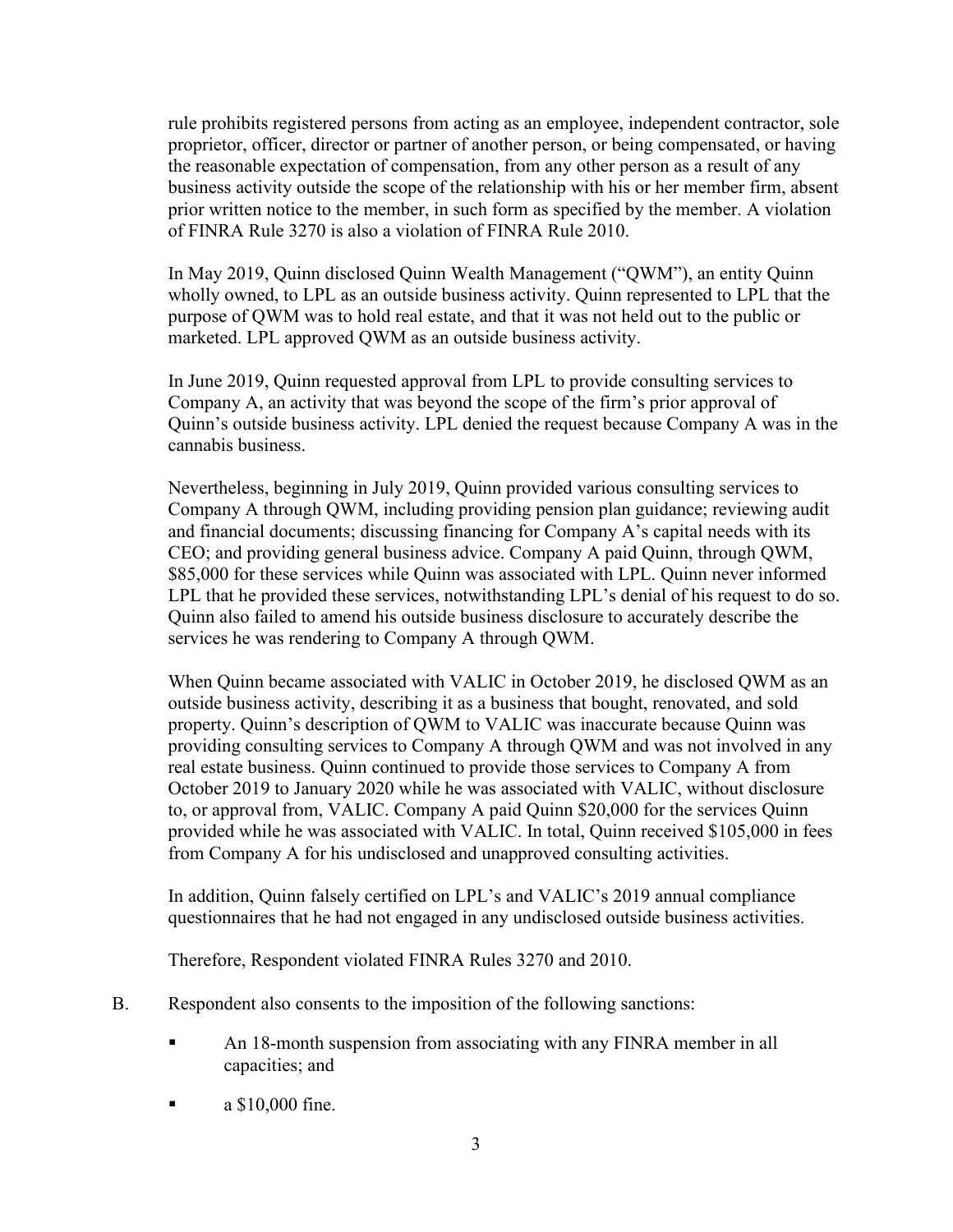The fine shall be due and payable either immediately upon reassociation with a member firm or prior to any application or request for relief from any statutory disqualification resulting from this or any other event or proceeding, whichever is earlier.

Respondent specifically and voluntarily waives any right to claim an inability to pay, now or at any time after the execution of this AWC, the monetary sanction imposed in this matter.

Respondent understands that if he is barred or suspended from associating with any FINRA member, he becomes subject to a statutory disqualification as that term is defined in Article III, Section 4 of FINRA's By-Laws, incorporating Section 3(a)(39) of the Securities Exchange Act of 1934. Accordingly, he may not be associated with any FINRA member in any capacity, including clerical or ministerial functions, during the period of the bar or suspension. *See* FINRA Rules 8310 and 8311.

The sanctions imposed in this AWC shall be effective on a date set by FINRA.

# **II.**

# **WAIVER OF PROCEDURAL RIGHTS**

Respondent specifically and voluntarily waives the following rights granted under FINRA's Code of Procedure:

- A. To have a complaint issued specifying the allegations against him;
- B. To be notified of the complaint and have the opportunity to answer the allegations in writing;
- C. To defend against the allegations in a disciplinary hearing before a hearing panel, to have a written record of the hearing made, and to have a written decision issued; and
- D. To appeal any such decision to the National Adjudicatory Council (NAC) and then to the U.S. Securities and Exchange Commission and a U.S. Court of Appeals.

Further, Respondent specifically and voluntarily waives any right to claim bias or prejudgment of the Chief Legal Officer, the NAC, or any member of the NAC, in connection with such person's or body's participation in discussions regarding the terms and conditions of this AWC, or other consideration of this AWC, including its acceptance or rejection.

Respondent further specifically and voluntarily waives any right to claim that a person violated the ex parte prohibitions of FINRA Rule 9143 or the separation of functions prohibitions of FINRA Rule 9144, in connection with such person's or body's participation in discussions regarding the terms and conditions of this AWC, or other consideration of this AWC, including its acceptance or rejection.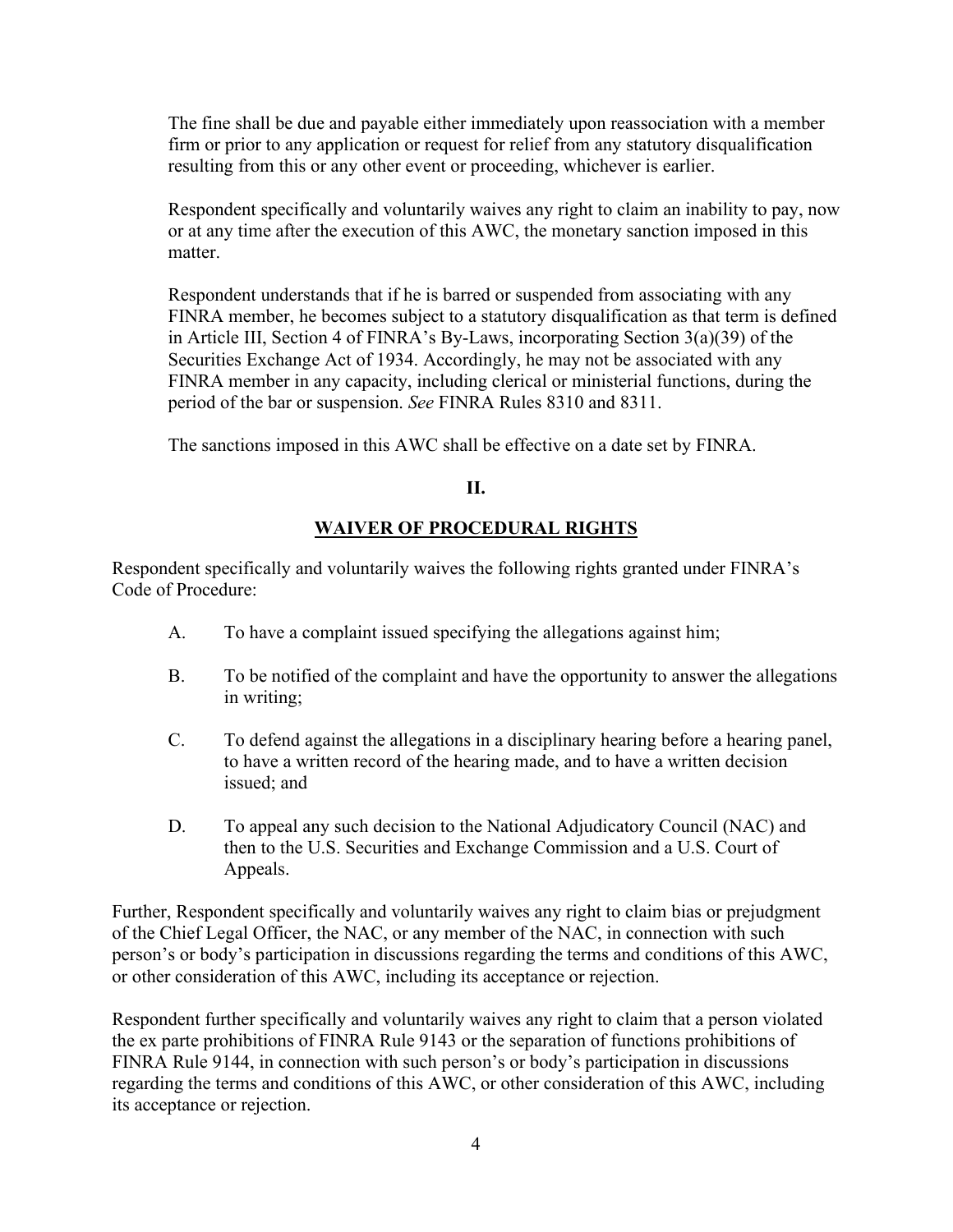#### **III.**

### **OTHER MATTERS**

Respondent understands that:

- A. Submission of this AWC is voluntary and will not resolve this matter unless and until it has been reviewed and accepted by the NAC, a Review Subcommittee of the NAC, or the Office of Disciplinary Affairs (ODA), pursuant to FINRA Rule 9216;
- B. If this AWC is not accepted, its submission will not be used as evidence to prove any of the allegations against Respondent; and
- C. If accepted:
	- 1. this AWC will become part of Respondent's permanent disciplinary record and may be considered in any future action brought by FINRA or any other regulator against Respondent;
	- 2. this AWC will be made available through FINRA's public disclosure program in accordance with FINRA Rule 8313;
	- 3. FINRA may make a public announcement concerning this agreement and its subject matter in accordance with FINRA Rule 8313; and
	- 4. Respondent may not take any action or make or permit to be made any public statement, including in regulatory filings or otherwise, denying, directly or indirectly, any finding in this AWC or create the impression that the AWC is without factual basis. Respondent may not take any position in any proceeding brought by or on behalf of FINRA, or to which FINRA is a party, that is inconsistent with any part of this AWC. Nothing in this provision affects Respondent's right to take legal or factual positions in litigation or other legal proceedings in which FINRA is not a party. Nothing in this provision affects Respondent's testimonial obligations in any litigation or other legal proceedings.
- D. Respondent may attach a corrective action statement to this AWC that is a statement of demonstrable corrective steps taken to prevent future misconduct. Respondent understands that he may not deny the charges or make any statement that is inconsistent with the AWC in this statement. This statement does not constitute factual or legal findings by FINRA, nor does it reflect the views of FINRA.

Respondent certifies that he has read and understands all of the provisions of this AWC and has been given a full opportunity to ask questions about it; Respondent has agreed to the AWC's provisions voluntarily; and no offer, threat, inducement, or promise of any kind, other than the